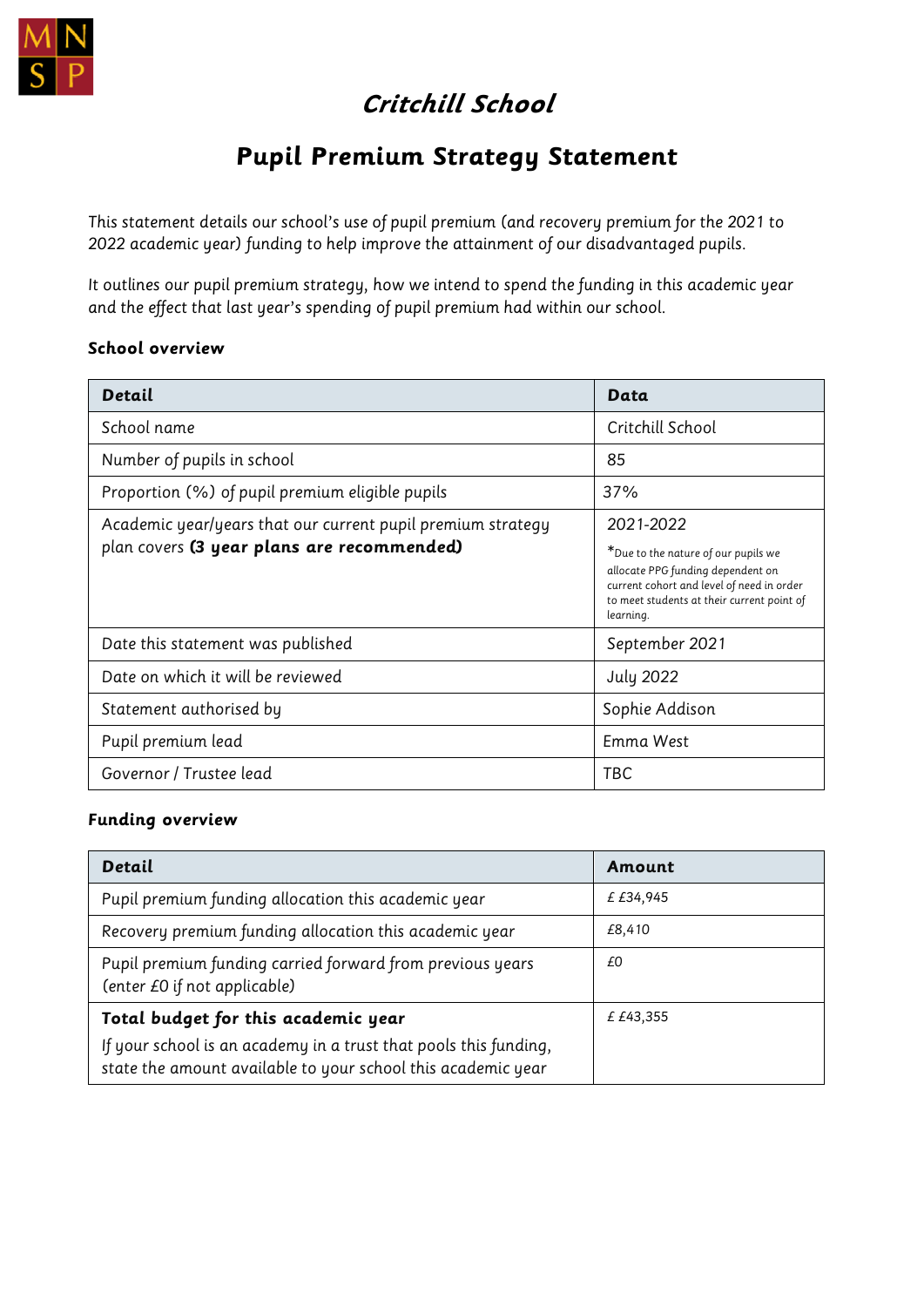# **Part A: Pupil premium strategy plan**

## **Statement of intent**

At Critchill School ensuring that all of our pupils receive an outstanding education, profoundly personalised to their individual needs and centred on preparing them for their journey into adulthood is at the centre of everything we do. We are committed to being a school community that promotes collaboration, challenge, and the sharing of expertise between all professionals in order to ensure the very best outcomes for all of our pupils

We ensure that the Pupil Premium funding will be used to both enrich the curriculum at Critchill School as well as providing alternative targeted support for those pupils/students.

Furthermore at Critchill School we will:

- Endeavour to ensure that those pupils, whom the PPG supports, make rapid and sustained progress over time.
- Use PPG to overcome barriers to learning, including reading, writing, mathematics and social and emotional literacu
- Pupil's (eligible for PPG) attainment in English and Mathematics, is regularly monitored and evaluated.
- Ensure that the PPG spending is evaluated and effectively and efficiently used to ensure best value for money.

## **Challenges**

This details the key challenges to achievement that we have identified among our disadvantaged pupils.

| Challenge<br>number | Detail of challenge                                                                                                                |
|---------------------|------------------------------------------------------------------------------------------------------------------------------------|
|                     | At Critchill School pupils who are eligible for the Pupil Premium Funding may<br>experience the following barriers to achievement: |
|                     | Learning difficulties                                                                                                              |
|                     | Delayed literacy and numeracy skills                                                                                               |
|                     | Poor attendance                                                                                                                    |
|                     | Low aspirations and low expectations                                                                                               |
|                     | Narrow or limited experiences of life outside school.                                                                              |
|                     | Delayed emotional development                                                                                                      |
|                     | Poor community links/community cohesion                                                                                            |

#### **Intended outcomes**

This explains the outcomes we are aiming for **by the end of our current strategy plan**, and how we will measure whether they have been achieved.

| Intended outcome                                                                                                                                    | Success criteria                                                                 |
|-----------------------------------------------------------------------------------------------------------------------------------------------------|----------------------------------------------------------------------------------|
| Pupils who are eligible for PPG are able to make<br>sustained progress, in relation to their starting<br>point, alongside their peers at Critchill. | Progress shown through PPG PLI's and /or<br>personalised reports from providers. |
| Pupils who are eligible for PPG are able to use skills<br>learnt during targeted support sessions across<br>different contexts.                     | Progress shown through PPG PLI's and /or<br>personalised reports from providers. |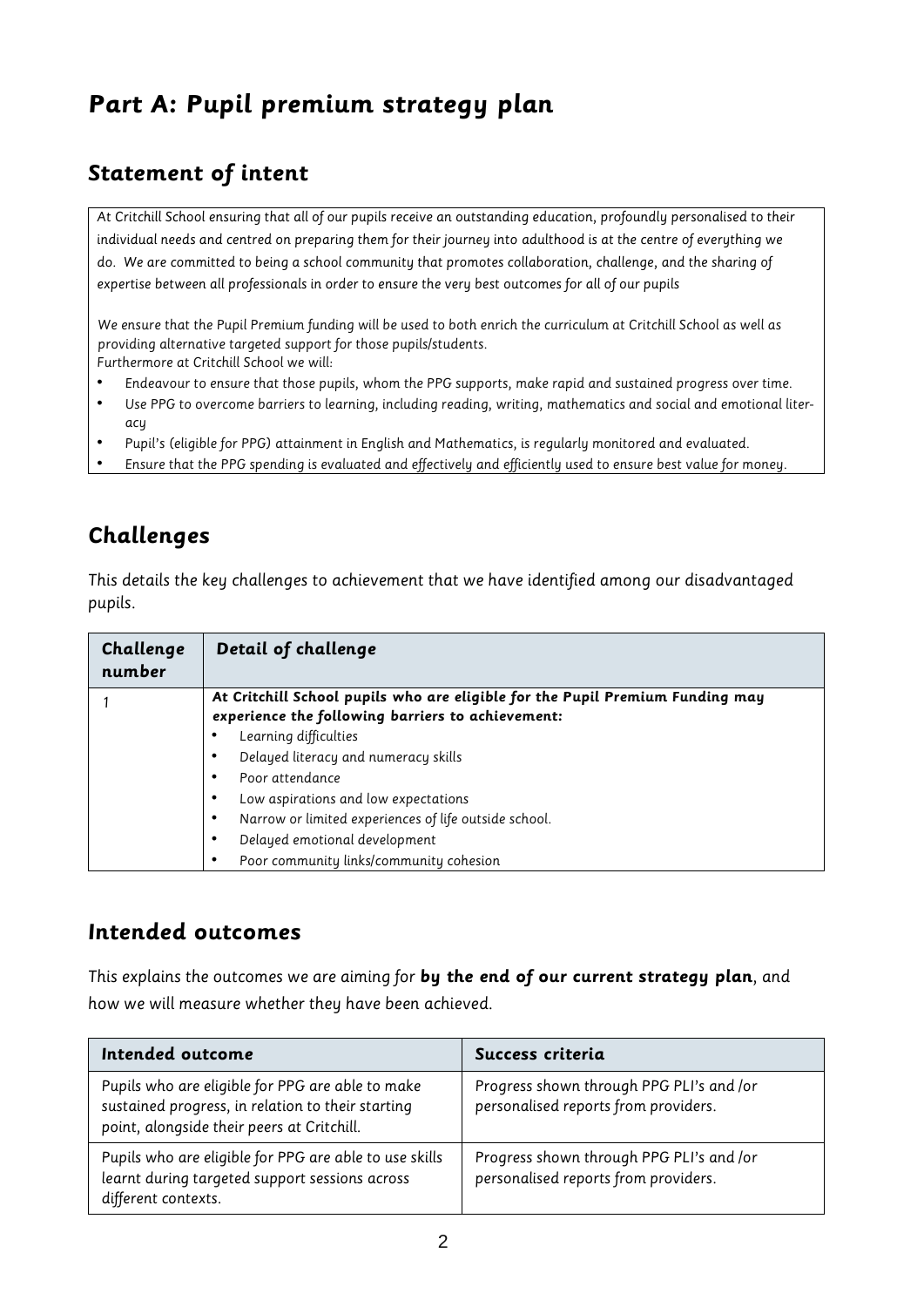| Whole school access to high quality English<br>teaching and learning, to support communication<br>and language development. | Progress shown through My English and Thematic<br>PLIM data. |
|-----------------------------------------------------------------------------------------------------------------------------|--------------------------------------------------------------|
| Improvement of individual wellbeing and access to<br>sensory activities, in order to regulate and calm                      | Progress shown through My English and Thematic<br>PLIM data. |
| ready to access learning opportunities.                                                                                     | Improved attendance and participation for all.               |
|                                                                                                                             | Decreased behaviour incident data.                           |

### **Activity in this academic year**

This details how we intend to spend our pupil premium (and recovery premium funding) **this academic year** to address the challenges listed above.

#### **Teaching (for example, CPD, recruitment and retention)**

Budgeted Cost: £26,300

| Activity                                                                                                                                               | Evidence that supports this<br>approach                                     | Challenge<br>number(s)<br>addressed |
|--------------------------------------------------------------------------------------------------------------------------------------------------------|-----------------------------------------------------------------------------|-------------------------------------|
| CPD - Behaviour Analyst<br>To support whole school<br>wellbeing and reward<br>systems in order to increase<br>engagement and prepare<br>for adulthood. | Whole School behaviour data.<br>Pupil engagement<br>Community participation | 1                                   |
| The Nest development to<br>support targeted learning<br>development in dedicated<br>space.                                                             | Whole School attainment.<br>Pupil Engagement                                | 1                                   |
| Sensory Garden<br>development to support<br>targeted sensory input to<br>support regulation and<br>provide an additional<br>learning space.            | Whole School attainment.<br>Pupil Engagement                                | 1                                   |
| <b>High Quality Literacy texts</b><br>to support English<br>Teaching and Learning.                                                                     | Whole School attainment.<br>Pupil Engagement                                | 1                                   |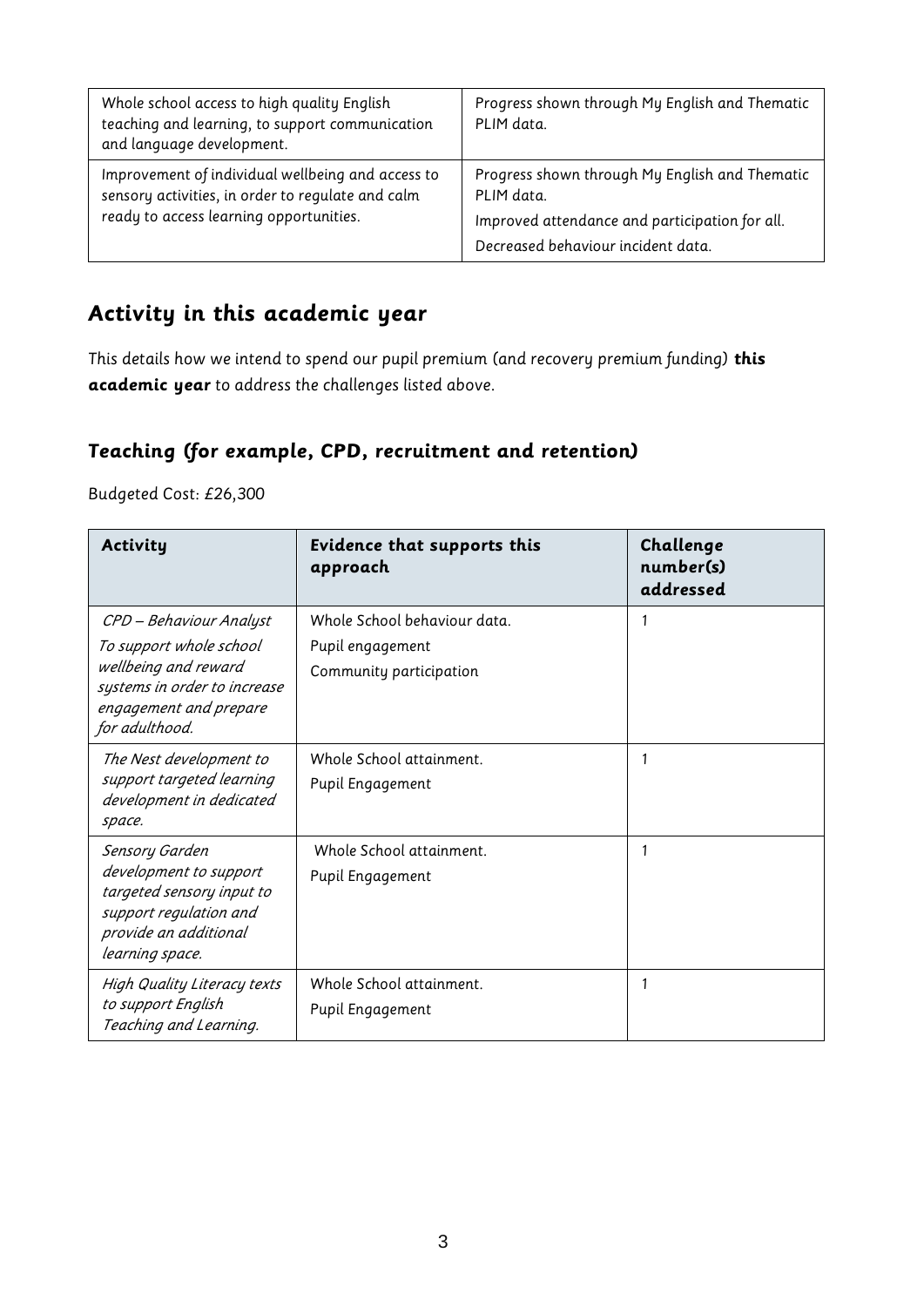### **Targeted academic support (for example, tutoring, one-to-one support structured interventions)**

Budgeted Cost: £6,000

| Activity                                                                                             | Evidence that supports this<br>approach                                                                     | Challenge<br>number(s)<br>addressed |
|------------------------------------------------------------------------------------------------------|-------------------------------------------------------------------------------------------------------------|-------------------------------------|
| 1:1 Thrive sessions to<br>support emotional and<br>social development.                               | Evidence against personalised targets (PLI's)<br>tracked by class teachers.                                 |                                     |
| Whole School Theatre<br>Productions to support<br>high quality language and<br>literacy development. | Community participation and engagement.<br>My English and My communication PLI and<br>across PLIM progress. |                                     |

### **Wider strategies (for example, related to attendance, behaviour, wellbeing)**

Budgeted Cost: £11,200

| Activity                                          | Evidence that supports this<br>approach                                     | Challenge<br>number(s)<br>addressed |
|---------------------------------------------------|-----------------------------------------------------------------------------|-------------------------------------|
| 1:1 and small group Music<br>Therapy              | 6 weekly reports from session providers.                                    |                                     |
| Small group community<br>based physical activity. | Evidence against personalised targets (PLI's)<br>tracked by class teachers. | 1                                   |
| Small group based physical<br>activity.           | 6 weekly reports from session providers.                                    |                                     |
| Equine Therapy                                    | Evidence against personalised targets (PLI's)<br>tracked by class teachers. | 1                                   |
| Counselling - Sand Tray<br>Therapy                | 6 weekly reports from session providers.                                    |                                     |
| Swimming Teaching                                 | Evidence against personalised targets (PLI's)<br>tracked by class teachers. | 1                                   |

Total Budgeted Cost: £43,500